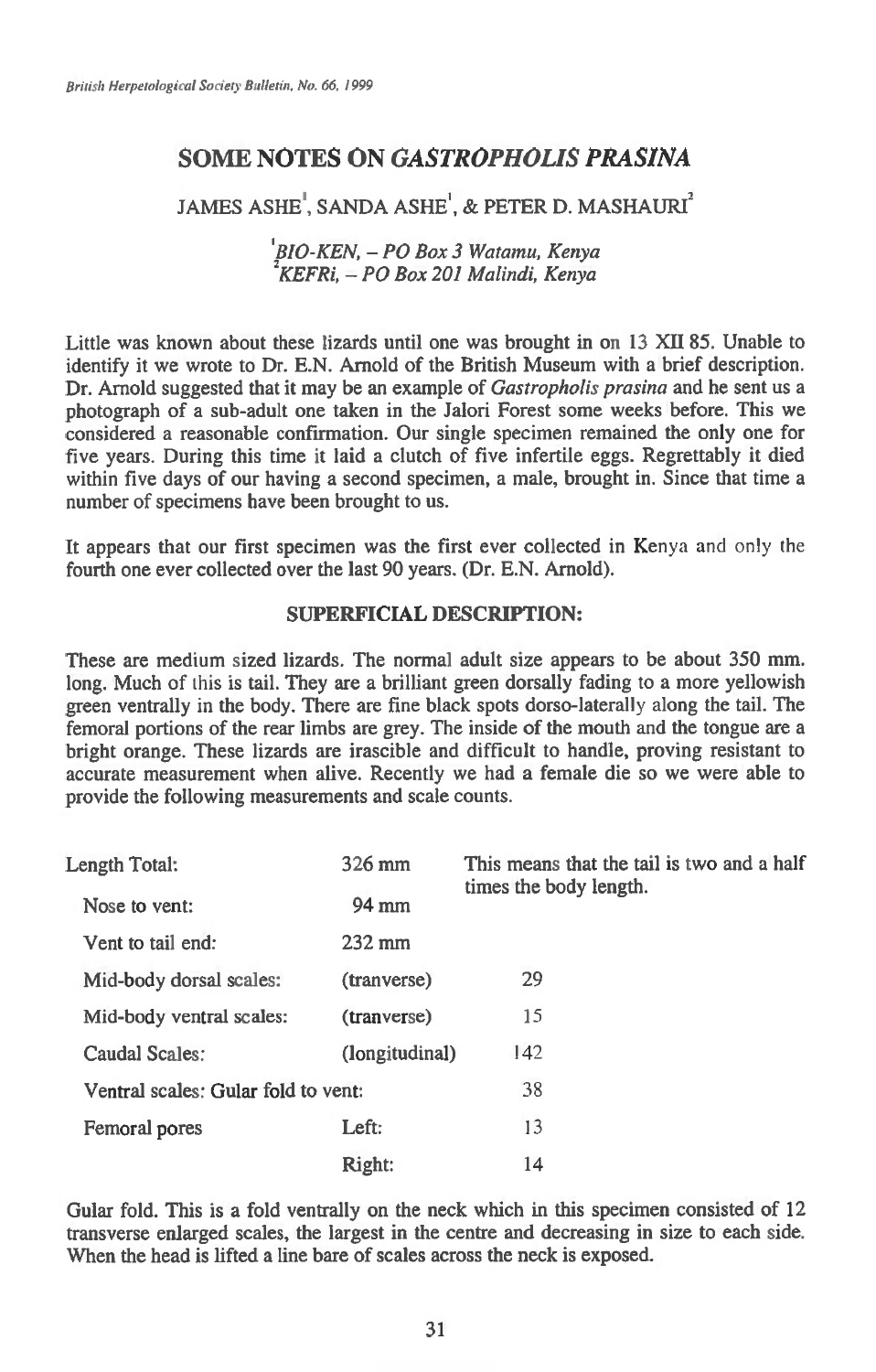Dorsal scales are imbricate on the rear margins but appear not to be so. Ventral scales are oblong in unstaggered rows resembling schoolbook illustrations of the Roman military *testudo.* 

There appears to be no sexual dimorphism apart from that the tail root of males appears to be slightly larger than that of females. Examination of a series could well provide other differences. At present all our other specimens are alive so close scrutiny is difficult.

These lizards are slender and bear a superficial resemblance to *Varanus niloticus*  (Quoting Karl Schmidt. *The Herpetology of the Belgian Congo).* 

## **OBSERVATIONS IN CAPTIVITY**

#### *Disposition*

These are active, fierce little lizards and will not hesitate to attack anything they deem to be attackable. One determinedly attacked a ruler I put into a cage to measure it. A gecko, *Hemidactylus* Sp. was put in a vivarium with one of these lizards and was chased around until it dropped its tail. The green lizard promptly ate the wriggling discarded tail. A bite can draw blood from a human hand. Observation shows that these lizards are probably quite intelligent and can learn about feeding routines and watch carefully what is happening on the other side of the glass and will give any addition to the contents of the vivarium a thorough inspection. Males put together will behave aggressively towards each other and this usually results in a truncated tail in one or both.

### *Breeding in captivity*

"A pair collected from the same hole in a tree were accidentally disturbed when the door was opened for feeding. I saw a movement, two lizards dropping from the higher branches of the vivarium furnishings. When I checked, *the* female was climbing back with difficulty because the male was on her back and the twigs on the cage furnishings were thin. The male had a grip with his mouth on the female's neck and his partly truncated but regrowing tail was twined around her. She came to rest on a thin twig with her neck and forelimbs over it and her body hanging to one side with only the toes of the upper hind foot holding on to the twig. The male suddenly shifted, his head going down to her groin and his vent opposite hers, his tail curling up and past her temporal region so he was encircling her pelvis. I could not see if copulation was actually taking place, nor could I see whether he was licking her vent but his head appeared to be doing so. After one minute his rear end dropped away while he held her with his mouth across the pelvis. She hauled herself up and he released her" — (S.R. Ashe).

#### **FIELD OBSERVATIONS**

Below are extracts from an account of observations sponsored by Bio-Ken, made by Peter Mashauri between 28 VII 96 and 11 VIII 96. & 12 VIII 96.

#### *General observations*

"28 VII 96, 7 am. I watched a hole about seven meters up a *Combretum schannarztii* tree, (Swahili & Giriyama name, Mugurure, Sanyo name Mugulule) I knew these lizards lived here but saw none until about 7.30 am when one came out of it's hole. The holes are usually small and narrow, but only about only half an inch of its head appeared. It saw me at once and went in again. I went elsewhere where it could not see me and it came out again. I saw it eat some insects around the hole but the distance was too great to see what the insects were. I noted that these lizards are so shy that they would stay in their hole a whole day if they could see that they were being watched. I did discover that they only leave their home in sunny weather, and then from about 7.30 to 11 am returning to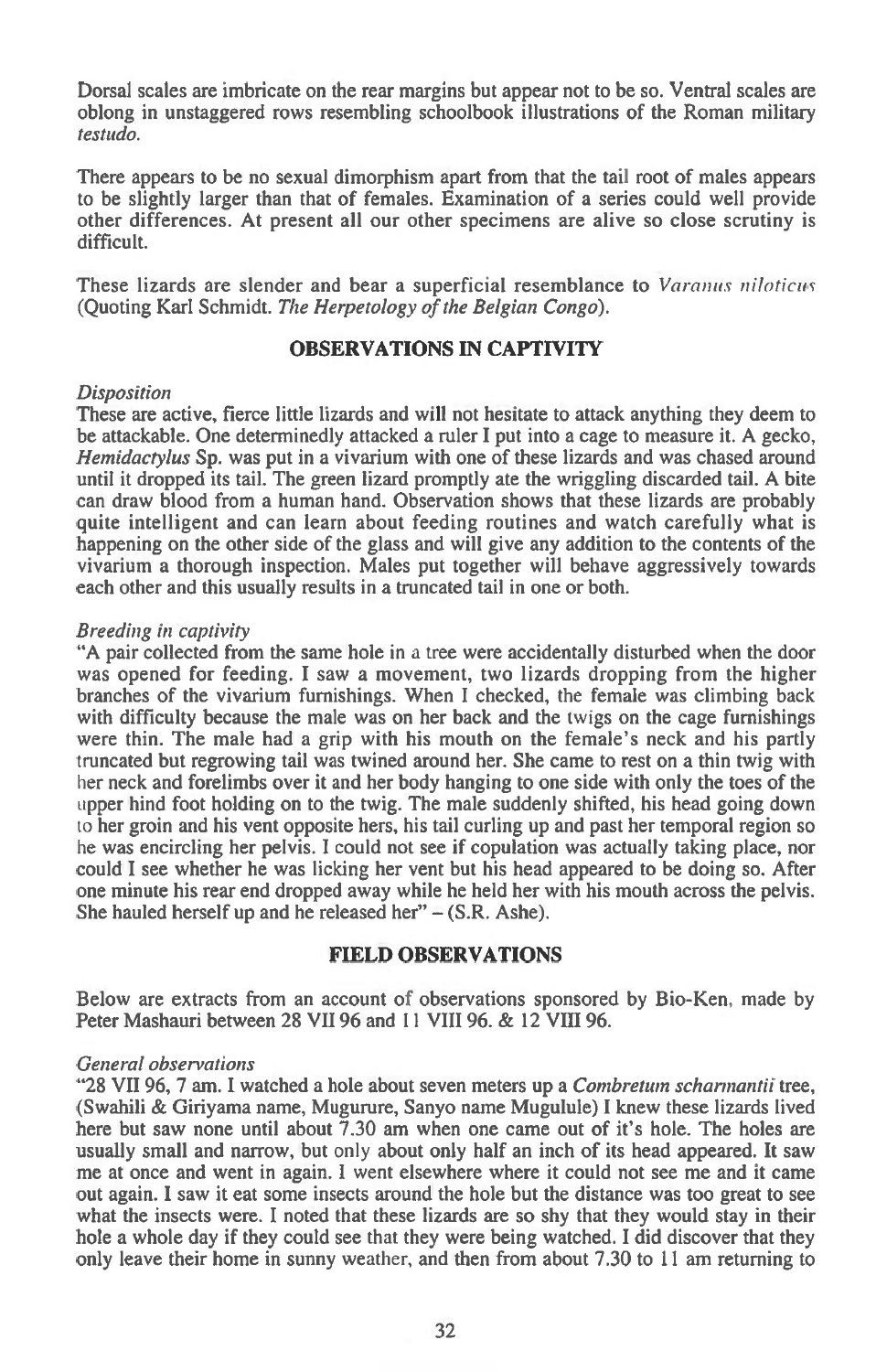

Fig 1. *Gastropholis prasina.* Line drawing by Lorna Depew

their hole about 1 pm, where they stay until about 3 pm when they go hunting until around 6 pm, when they go back to their hole for the night. They do not emerge if there are heavy clouds or rain.

Two further inhabitated holes were discovered where there were more than one lizard living in each. These are in *Dailium oriantale* trees, (Mpepita in Swahili, Mutsungwi in Giriama and in the Sanya language, Shoshole). One was four metres up and the other is six. These are not far from the main road and the lizards appear to be watching people passing between 100 and 300 metres distant, in one case five individuals.

Two nests which were under observation were seen to be taken over by Forest Cobras, *Naja melanoleuca.* Whether the previous occupants had been eaten by the cobra is not known but it may well be a new record of these snakes living five or seven metres up trees."

## *Mating*

"Realising that there was much that I was missing because of the distance, I was lent a pair of binoculars and observed these lizards in the field from 12 VIII 96 to 20 VIII 96. The result was as below:

On the morning of 20 VIII 96 at 11 am, I saw a male come out of a hole and climb round the hole several times with his head in it and the female just looking out. I watched until 4 pm when the female came out. The male at once got onto her back and got a grip on her neck with his mouth. She slowly moved away from the hole and then the male bit the back of the female. They stayed like this for five minutes or so, then the male squeezed his tail under the female's and the female responded by lifting her tail and copulation started. They remained like this for about 20 minutes while I kept watching through binoculars. Then she showed signs of wanting to go by moving and lifting her head up and down. The male let her go and the female returned to the hole in the tree. The male watched her and